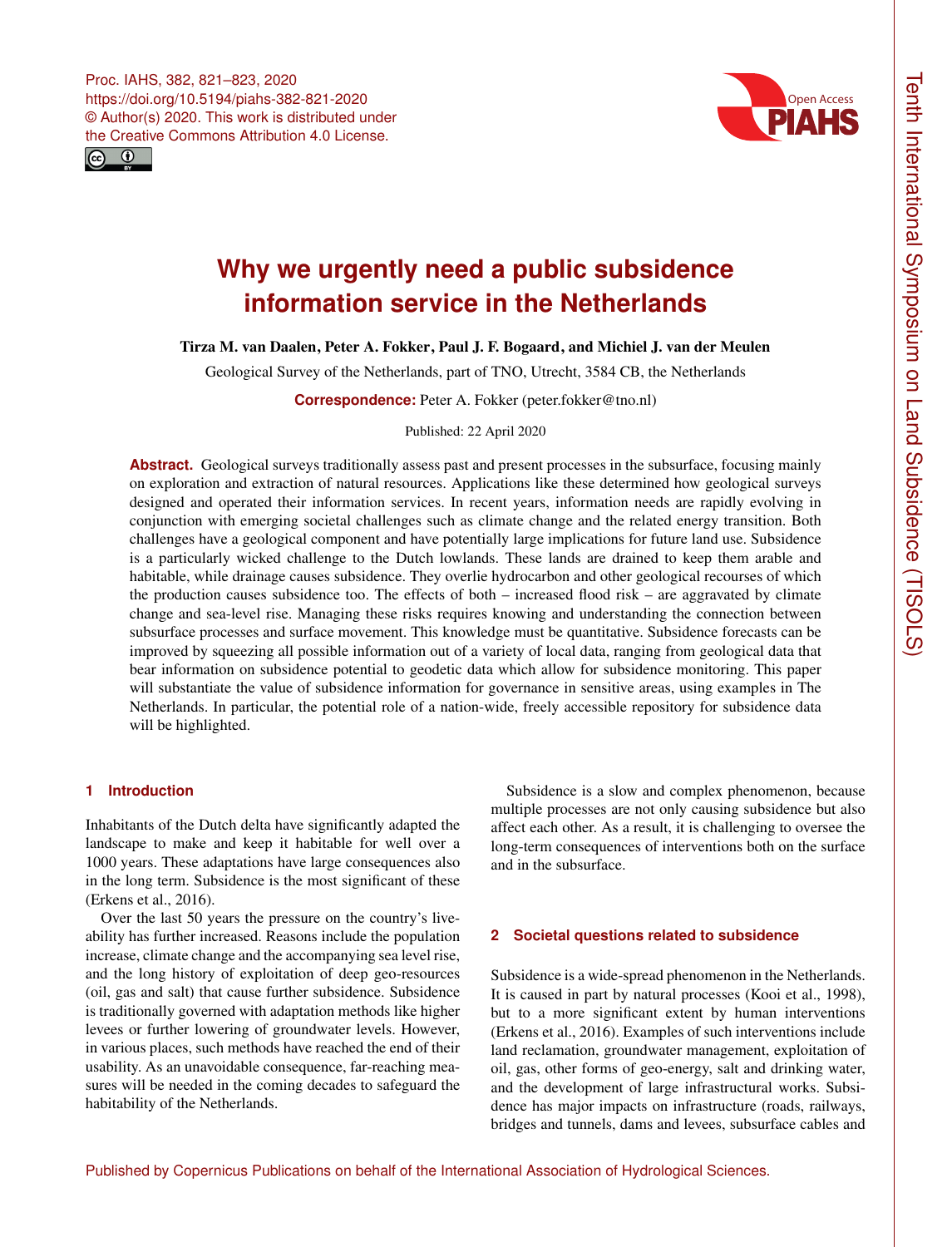pipelines), water management, the built environment, land use and coastal morphology.

Governments and companies are increasingly confronted with questions on how to deal with the consequences of subsidence now and in the future:

- In agricultural areas, should we keep on adapting groundwater levels to land use, or should we adapt land use itself?
- Should we continue to elevate dikes and levees, or should we find other ways to protect ourselves to flooding hazards?
- What are the expected costs for infrastructure maintenance, and how can we keep these costs as low as possible?
- What is the underlying cause of subsidence related damage to houses and other buildings, and who – if anyone – can be held responsible?
- What kind of monitoring is required and at which level? What is the added value?

To answer such questions, knowledge of and information on subsidence and the underlying processes is indispensable. Currently these questions are addressed in local and regional projects (see, e.g. Koster et al., 2018). Subsidence however affects a large number of people and organisations and a national approach is needed.

### **3 Management of the Subsidence information cycle**

Management, mitigation or adaptation to subsidence is vital. Decisions, however, can only be faithfully made on the basis of quantitative information. The related information cycle to manage subsidence in all its aspects requires information of various nature:

- Data and monitoring: how much subsidence occurs at which place and with what rate?
- Knowledge of driving processes: what is causing subsidence in the given circumstances?
- Predictive models i.e. a quantitative description that translates the driving processes and the governance choices in faithful subsidence forecasts.
- Model parameterization: have subsidence data been used to infer parameters in the driving models?
- Interventions and remediation measures including monitoring: what has been done?

As said, the current initiatives to address subsidence are local, and most of the time they focus on a specific challenge. To be able to address the listed societal questions, integrated



**Figure 1.** Information cycle for optimum decision making.

data and knowledge is needed. An information cycle is required that ensures unambiguous, reliable, up to date data and information in such a way that it can be used by endusers for different purposes (Fig. 1). A quality description in the data is critical for later use in quantitative models.

The combined requirements just listed are complicated by a number of properties inherent to the phenomenon of subsidence. Firstly, it is a complex problem in which many processes, mechanisms and scales are interacting and must be coupled in comprehensive models. Secondly, there are particular difficulties in measurement procedures and modelling approaches that call for dedicated expert knowledge. Reliable, accurate, transparent, shared data, models and information are required, covering the entire information cycle. And, finally, the continuity of availability of data and models must be preserved.

In our opinion the combined requirements call for a nation-wide, public service. Information must be available on the national level and accessible for all parties in a transparent and open way. This way, regional and local expertise and innovation can be leveraged.

The approach just sketched is at the heart of the work of Geological Survey of the Netherlands (Van der Meulen et al., 2013). Indeed, geological surveys have been designed to build, operate and maintain these information cycles. While their activities were traditionally in the fields of groundwater, resources exploration or geo-engineering, addressing topics as subsidence on a national level will lift the information services to the next level. It introduces a permanent dynamic dimension into the existing portfolio.

# **4 Conclusions and discussion**

The objective of a public subsidence Information Service should be to make unambiguous, reliable, up-to-date information on subsidence available in such a way that it can be used by a range of end-users for a range of different purposes.